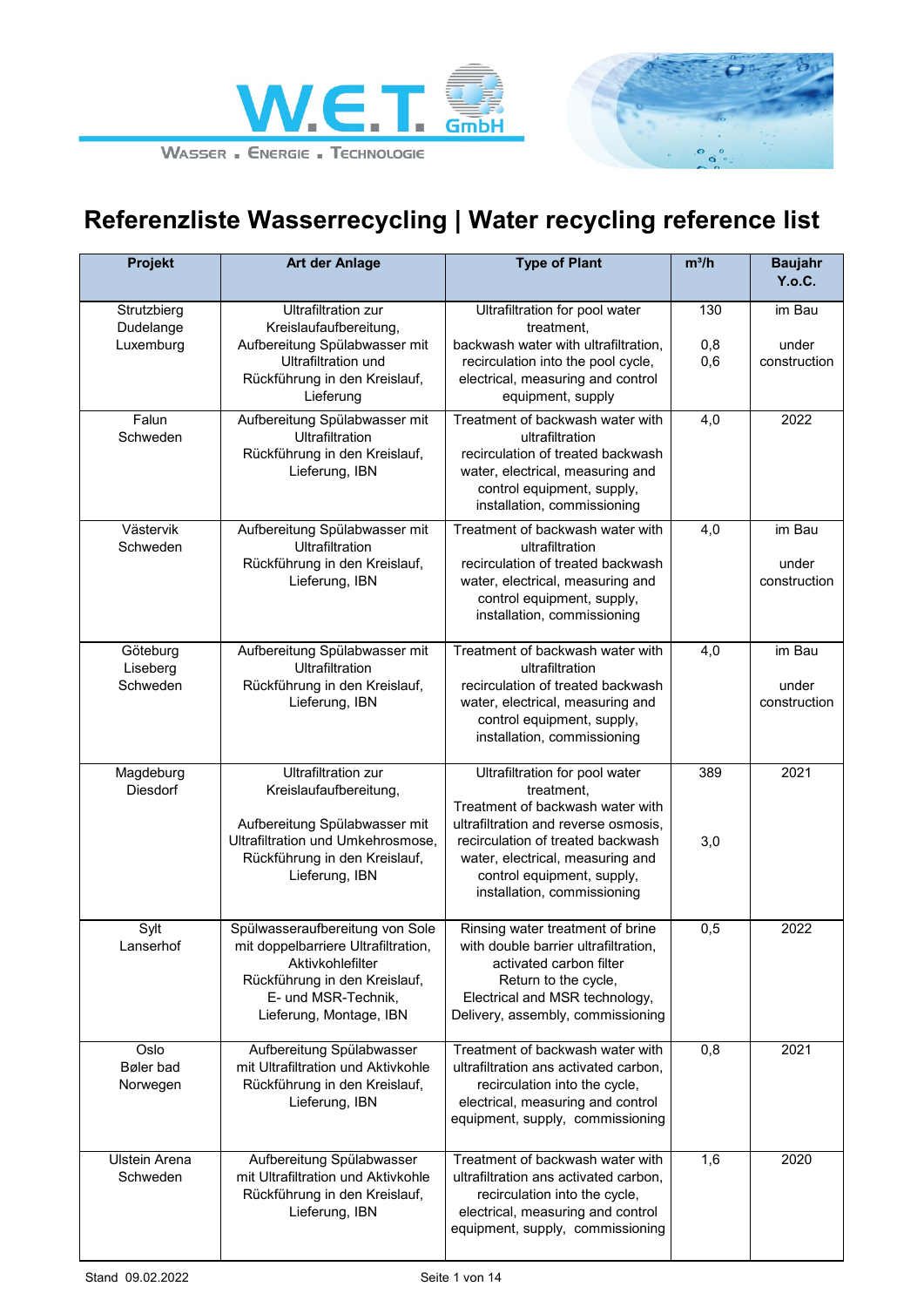



| <b>Projekt</b>                               | <b>Art der Anlage</b>                                                                                                                                                         | <b>Type of Plant</b>                                                                                                                                                                                           | $m^3/h$         | <b>Baujahr</b><br>Y.o.C. |
|----------------------------------------------|-------------------------------------------------------------------------------------------------------------------------------------------------------------------------------|----------------------------------------------------------------------------------------------------------------------------------------------------------------------------------------------------------------|-----------------|--------------------------|
| Varberg<br>Schweden                          | Aufbereitung Spülabwasser<br>mit Ultrafiltration und Aktivkohle<br>Rückführung in den Kreislauf,<br>Lieferung, IBN                                                            | Treatment of backwash water with<br>ultrafiltration ans activated carbon,<br>recirculation into the cycle,<br>electrical, measuring and control<br>equipment, supply, commissioning                            | 2,8             | 2020                     |
| Almasa<br>Schweden                           | Aufbereitung Spülabwasser<br>mit Ultrafiltration und Aktivkohle<br>Rückführung in den Kreislauf,<br>Lieferung, IBN                                                            | Treatment of backwash water with<br>ultrafiltration ans activated carbon,<br>recirculation into the cycle,<br>electrical, measuring and control<br>equipment, supply, commissioning                            | 0,9             | 2020                     |
| Neumarkt i.d. Opf.                           | Spülwasseraufbereitung von Sole<br>mit doppelbarriere Ultrafiltration,<br>Aktivkohlefilter<br>Rückführung in den Kreislauf,<br>E- und MSR-Technik,<br>Lieferung, Montage, IBN | Rinsing water treatment of brine<br>with double barrier ultrafiltration,<br>activated carbon filter<br>Return to the cycle,<br>Electrical and MSR technology,<br>Delivery, assembly, commissioning             | $\overline{c}$  | 2020                     |
| Ljusdal Färila                               | <b>Ultrafiltration zur</b><br>Kreislaufaufbereitung,<br>Aufbereitung Spülabwasser mit<br><b>Ultrafiltration und</b><br>Rückführung in den Kreislauf,<br>Lieferung             | Ultrafiltration for pool water<br>treatment,<br>backwash water with ultrafiltration,<br>recirculation into the pool cycle,<br>electrical, measuring and control<br>equipment, supply                           | 65<br>32<br>0,8 | 2020                     |
| Orkdal                                       | Aufbereitung Spülabwasser<br>mit Aktivkohlefilter und Ultrafiltration<br>Rückführung in den Kreislauf,<br>E- und MSR-Technik,<br>Lieferung                                    | Treatment of backwash water with<br>ultrafiltration ans activated carbon,<br>recirculation into the cycle,<br>electrical, measuring and control<br>equipment, supply                                           | 1,4             | 2019                     |
| Freizeitbad baff<br>Eberswalde               | Aufbereitung Spülabwasser<br>mit Ultrafiltration und<br>Umkehrosmose,<br>Rückführung in den Kreislauf,<br>E- und MSR-Technik,<br>Lieferung, Montage, IBN                      | Treatment of backwash water with<br>ultrafiltration and reverse osmosis,<br>recirculation of treated backwash<br>water, electrical, measuring and<br>control equipment, supply,<br>installation, commissioning | 3,0<br>2,3      | 2019                     |
| Älvhögsborgsbadet<br>Trollhättan<br>Schweden | Aufbereitung Spülabwasser<br>mit Aktivkohle und Ultrafiltration<br>Rückführung in den Kreislauf,<br>E- und MSR-Technik,<br>Lieferung                                          | Treatment of backwash water with<br>ultrafiltration ans activated carbon,<br>recirculation into the cycle,<br>electrical, measuring and control<br>equipment, supply                                           | 4               | 2019                     |
| Kungsbacka<br>Sportcenter waste<br>Schweden  | Aufbereitung Spülabwasser<br>mit Ultrafiltration und Aktivkohle<br>Rückführung in den Kreislauf,<br>Lieferung, IBN                                                            | Treatment of backwash water with<br>ultrafiltration ans activated carbon,<br>recirculation into the cycle,<br>electrical, measuring and control<br>equipment, supply, commissioning                            | 4,0             | 2019                     |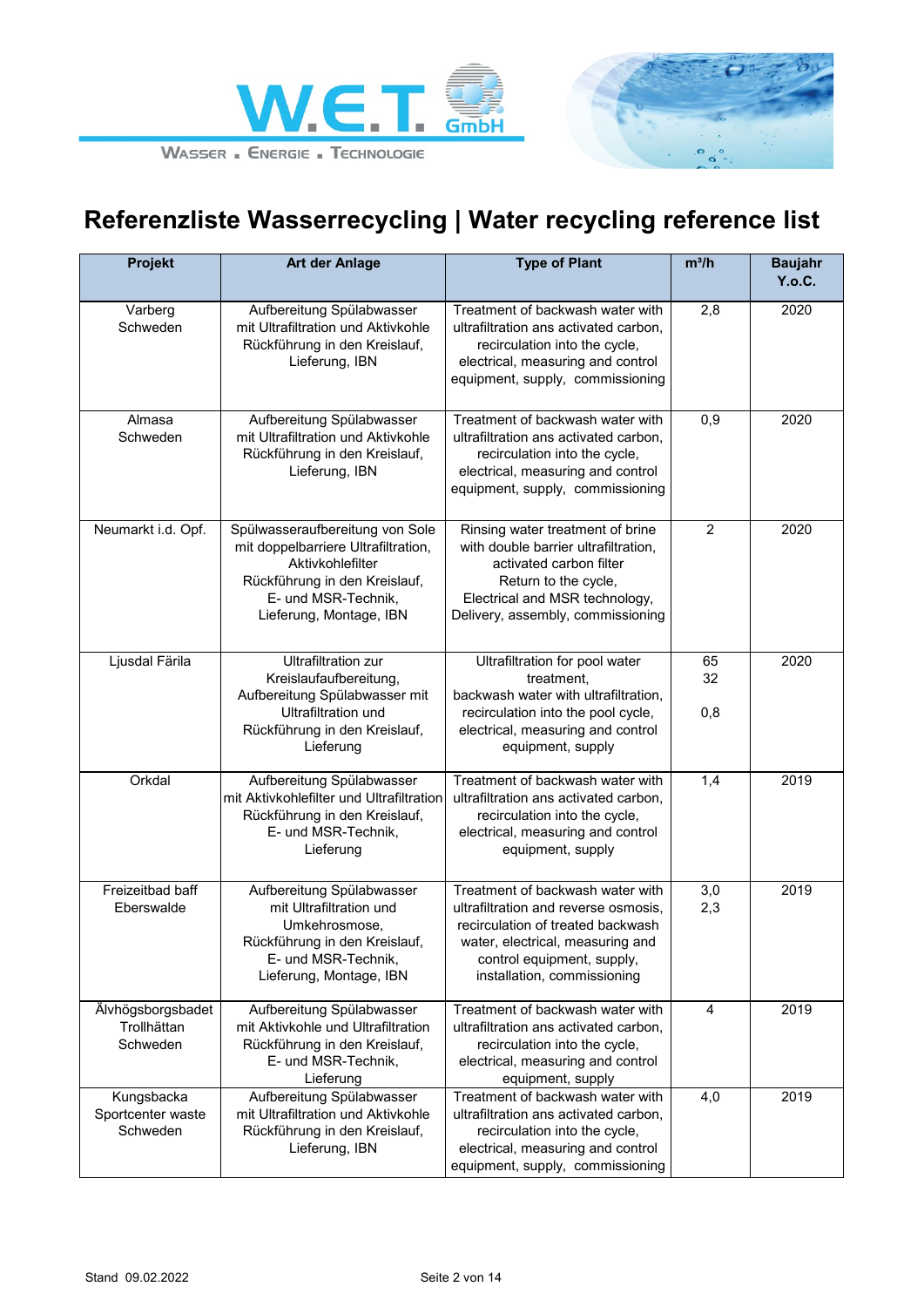



| Projekt                                    | <b>Art der Anlage</b>                                                                                                                                                                                      | <b>Type of Plant</b>                                                                                                                                                                                           | $m^3/h$     | <b>Baujahr</b><br>Y.o.C. |
|--------------------------------------------|------------------------------------------------------------------------------------------------------------------------------------------------------------------------------------------------------------|----------------------------------------------------------------------------------------------------------------------------------------------------------------------------------------------------------------|-------------|--------------------------|
| Østfold<br>Norwegen                        | Aufbereitung Spülabwasser<br>mit Ultrafiltration und Aktivkohle<br>Rückführung in den Kreislauf,<br>Lieferung, IBN                                                                                         | Treatment of backwash water with<br>ultrafiltration ans activated carbon,<br>recirculation into the cycle,<br>electrical, measuring and control<br>equipment, supply, commissioning                            | 4           | 2019                     |
| Västerås<br>Schweden                       | Aufbereitung Spülabwasser<br>mit Ultrafiltration und Aktivkohle<br>Rückführung in den Kreislauf,<br>Lieferung, IBN                                                                                         | Treatment of backwash water with<br>ultrafiltration ans activated carbon,<br>recirculation into the cycle,<br>electrical, measuring and control<br>equipment, supply, commissioning                            | 4           | 2019                     |
| Kerava Uimahalli<br>Finnland               | Aufbereitung Spülabwasser<br>mit Ultrafiltration und Aktivkohle<br>Rückführung in den Kreislauf,<br>Lieferung, IBN                                                                                         | Treatment of backwash water with<br>ultrafiltration ans activated carbon,<br>recirculation into the cycle,<br>electrical, measuring and control<br>equipment, supply, commissioning                            | 1,6         | 2019                     |
| Weissenhäuser<br>Strand                    | Aufbereitung Spülabwasser<br>mit Ultrafiltration und<br>Umkehrosmose,<br>Rückführung in den Kreislauf,<br>E- und MSR-Technik,<br>Lieferung, Montage, IBN                                                   | Treatment of backwash water with<br>ultrafiltration and reverse osmosis,<br>recirculation of treated backwash<br>water, electrical, measuring and<br>control equipment, supply,<br>installation, commissioning | 3,0<br>2,5  | 2019                     |
| Götheburg Östra<br>Krankenhaus<br>Schweden | <b>Ultrafiltration zur</b><br>Kreislaufaufbereitung,<br>Aufbereitung Spülabwasser mit<br>Ultrafiltration und<br>Rückführung in den Kreislauf,<br>Lieferung                                                 | Ultrafiltration for pool water<br>treatment,<br>backwash water with ultrafiltration,<br>recirculation into the pool cycle,<br>electrical, measuring and control<br>equipment, supply                           | 32<br>0,8   | 2019                     |
| Valbo Sportcentrum<br>Schweden             | Aufbereitung Spülabwasser<br>mit Ultrafiltration und Aktivkohle<br>Rückführung in den Kreislauf,<br>Lieferung, IBN                                                                                         | Treatment of backwash water with<br>ultrafiltration ans activated carbon,<br>recirculation into the cycle,<br>electrical, measuring and control<br>equipment, supply, commissioning                            | 1,6         | 2018                     |
| Freibad<br>Warendorf                       | Aufbereitung Spülabwasser<br>mit Ultrafiltration und<br>Umkehrosmose,<br>Rückführung in den Kreislauf,<br>Aufbereitung gemäß Anhang 31 zur<br>Einleitung<br>E- und MSR-Technik,<br>Lieferung, Montage, IBN | Treatment of backwash water with<br>ultrafiltration and reverse osmosis,<br>recirculation of treated backwash<br>water, electrical, measuring and<br>control equipment, supply,<br>installation, commissioning | 4,0<br>3,2  | 2018                     |
| Clervaux<br>Lycée PISCINE<br>Luxemburg     | Aufbereitung Spülabwasser<br>mit Ultrafiltration und<br>Umkehrosmose,<br>Rückführung in den Kreislauf,<br>E- und MSR-Technik,<br>Lieferung, Montage, IBN                                                   | Treatment of backwash water with<br>ultrafiltration and reverse osmosis.<br>recirculation of treated backwash<br>water, electrical, measuring and<br>control equipment, supply,<br>installation, commissioning | 3,0<br>2,25 | 2018                     |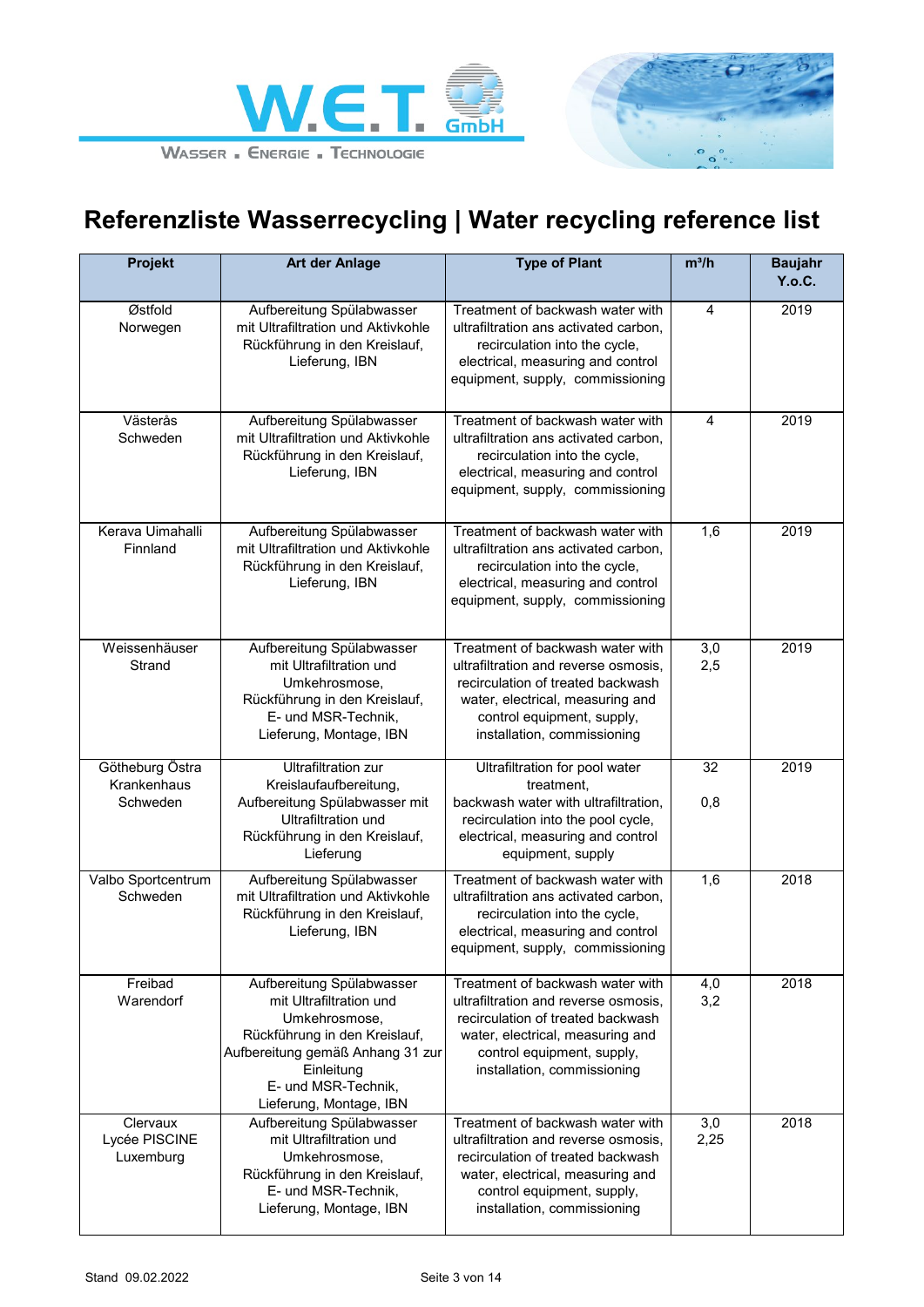



| Projekt                                    | <b>Art der Anlage</b>                                                                                                                                                                                      | <b>Type of Plant</b>                                                                                                                                                                                                            | $m^3/h$                      | <b>Baujahr</b> |
|--------------------------------------------|------------------------------------------------------------------------------------------------------------------------------------------------------------------------------------------------------------|---------------------------------------------------------------------------------------------------------------------------------------------------------------------------------------------------------------------------------|------------------------------|----------------|
|                                            |                                                                                                                                                                                                            |                                                                                                                                                                                                                                 |                              | Y.o.C.         |
| Lund<br>Schweden                           | <b>Ultrafiltration zur</b><br>Kreislaufaufbereitung,<br>Aufbereitung Spülabwasser mit                                                                                                                      | Ultrafiltration for pool water<br>treatment.<br>backwash water with ultrafiltration,                                                                                                                                            | 65<br>32                     | 2018           |
|                                            | <b>Ultrafiltration und</b><br>Rückführung in den Kreislauf,<br>Lieferung                                                                                                                                   | recirculation into the pool cycle,<br>electrical, measuring and control<br>equipment, supply                                                                                                                                    | 0,8                          |                |
| Tromsøbadet<br>Tromsø<br>Schweden          | Aufbereitung Spülabwasser<br>mit Ultrafiltration und Aktivkohle<br>Rückführung in den Kreislauf,<br>Lieferung, IBN                                                                                         | Treatment of backwash water with<br>ultrafiltration ans activated carbon,<br>recirculation into the cycle,<br>electrical, measuring and control<br>equipment, supply, commissioning                                             | 1,2                          | 2018           |
| Søndervang<br>Søndervangskolen<br>Dänemark | Ersatz einer keramischen<br>Mikrofiltration durch<br>Ultrafiltration zur<br>Kreislaufaufbereitung,<br>Aufbereitung Spülabwasser mit<br>Ultrafiltration,<br>Rückführung in den Kreislauf,<br>Lieferung, IBN | Replacement of a ceramic<br>microfiltration by ultrafiltration for<br>the<br>Circuit treatment, treatment of<br>rinsing waste water with<br>ultrafiltration, return to the circuit,<br>delivery, installation, commissioning    | 130<br>0,8                   | 2017           |
| Gunzenhausen                               | <b>Ultrafiltration zur</b><br>Kreislaufaufbereitung<br>mit Sole 3 %,<br>Aufbereitung salzhaltigem<br>Spülabwasser mit Ultrafiltration und<br>Rückführung in den Kreislauf,<br>Lieferung, Montage, IBN      | Ultrafiltration for circuit treatment<br>with brine 3 %, treatment of saline<br>rinsing waste water with<br>ultrafiltration and return to the<br>circuit, supply, installation,<br>commissioning                                | 65<br>0,8                    | 2018           |
| Höör Björkvik<br>Schweden                  | Aufbereitung Spülabwasser<br>mit Ultrafiltration und Aktivkohle<br>Rückführung in den Kreislauf,<br>Lieferung, IBN                                                                                         | Treatment of backwash water with<br>ultrafiltration ans activated carbon,<br>recirculation into the cycle,<br>electrical, measuring and control<br>equipment, supply, commissioning                                             | 0,9                          | 2017           |
| Lycksele<br>Schweden                       | <b>Ultrafiltration zur</b><br>Kreislaufaufbereitung,<br>Aufbereitung Spülabwasser mit<br>Ultrafiltration und<br>Rückführung in den Kreislauf,<br>Lieferung                                                 | Ultrafiltration for pool water<br>treatment,<br>backwash water with ultrafiltration,<br>recirculation into the pool cycle,<br>electrical, measuring and control<br>equipment, supply                                            | 130<br>32<br>32<br>32<br>0,9 | 2016           |
| Siegburg Oktopus                           | <b>Ultrafiltration zur</b><br>Kreislaufaufbereitung,<br>Aufbereitung Spülabwasser mit<br>Ultrafiltration und Umkehrosmose,<br>Rückführung in den Kreislauf,<br>Lieferung, IBN                              | Ultrafiltration for pool water<br>treatment,<br>Treatment of backwash water with<br>ultrafiltration and reverse osmosis,<br>recirculation of treated backwash<br>water, electrical, measuring and<br>control equipment, supply, | 43<br>2,7<br>1,9             | 2016           |
| Herne Wananas                              | Aufbereitung Spülabwasser<br>mit Ultrafiltration und<br>Umkehrosmose,<br>Rückführung in den Kreislauf,<br>E- und MSR-Technik,<br>Lieferung, Montage, IBN                                                   | Treatment of backwash water with<br>ultrafiltration and reverse osmosis,<br>recirculation of treated backwash<br>water, electrical, measuring and<br>control equipment, supply,<br>installation, commissioning                  | 3,0<br>2,2                   | 2016           |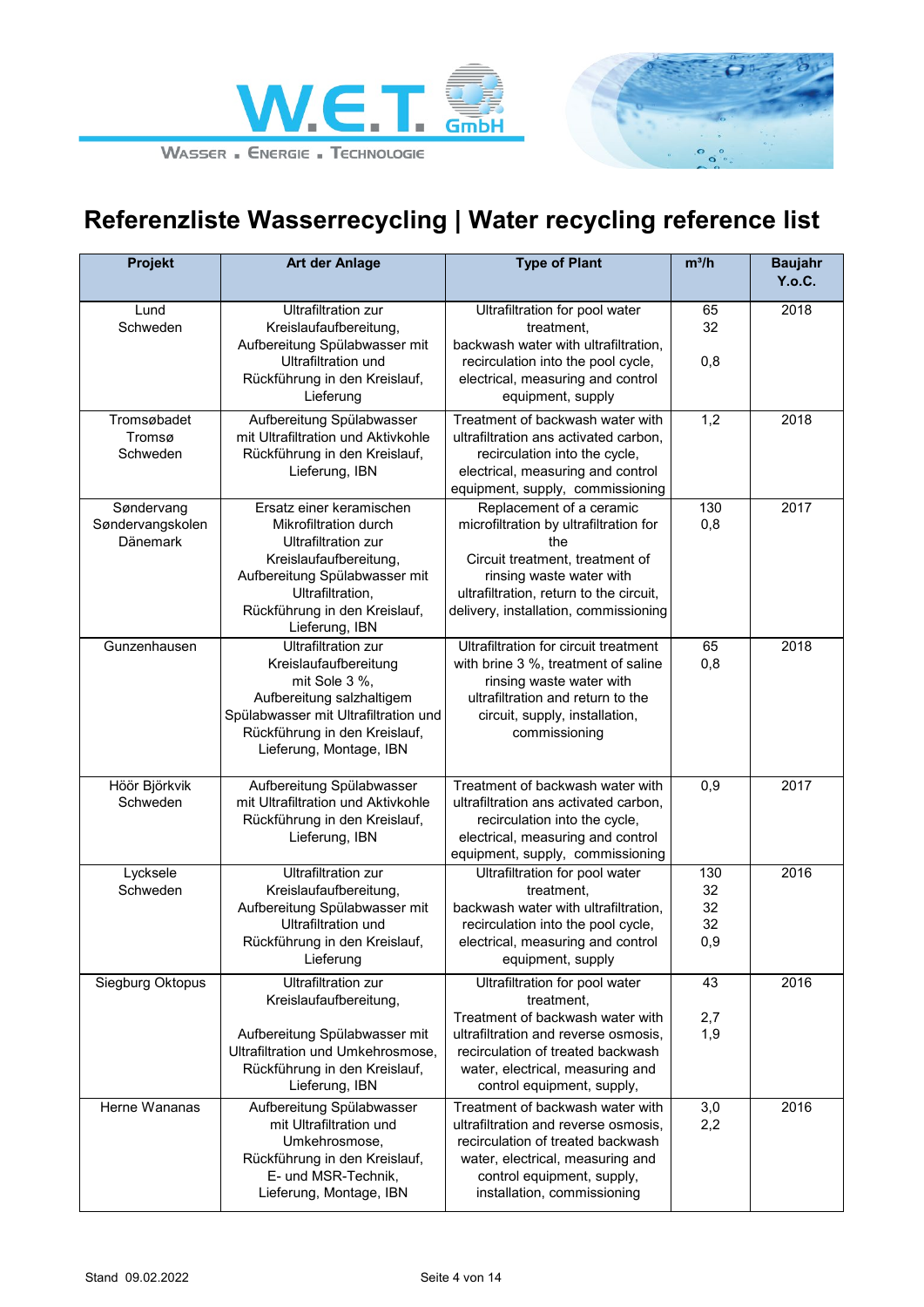



| <b>Projekt</b>                     | Art der Anlage                                                                                                                                                                                  | <b>Type of Plant</b>                                                                                                                                                                                                                                           | $m^3/h$                                                | <b>Baujahr</b><br>Y.o.C. |
|------------------------------------|-------------------------------------------------------------------------------------------------------------------------------------------------------------------------------------------------|----------------------------------------------------------------------------------------------------------------------------------------------------------------------------------------------------------------------------------------------------------------|--------------------------------------------------------|--------------------------|
| Neustadt Rübenberge                | Aufbereitung Spülabwasser<br>mit Ultrafiltration und<br>Umkehrosmose,<br>Rückführung in den Kreislauf,<br>E- und MSR-Technik,<br>Lieferung, Montage, IBN                                        | Treatment of backwash water with<br>ultrafiltration and reverse osmosis.<br>recirculation of treated backwash<br>water, electrical, measuring and<br>control equipment, supply,<br>installation, commissioning                                                 | 4,0<br>3,0                                             | 2017                     |
| <b>Tilst</b><br><b>Dänemark</b>    | Ersatz einer keramischen<br><b>Mikrofiltration durch</b><br>Ultrafiltration zur<br>Kreislaufaufbereitung,<br>Aufbereitung Spülabwasser mit<br>Ultrafiltration,<br>Rückführung in den Kreislauf, | Replacement of a ceramic<br>microfiltration by ultrafiltration for<br>the<br>Circuit treatment, treatment of<br>rinsing waste water with<br>ultrafiltration, return to the circuit,<br>delivery, installation, commissioning                                   | 162<br>0,9                                             | 2016                     |
| Hallenbad<br>Geiselweid<br>Schweiz | <b>Ultrafiltration zur</b><br>Kreislaufaufbereitung,<br>Aufbereitung Spülabwasser mit<br>Ultrafiltration und Umkehrosmose,<br>Rückführung in den Kreislauf,<br>Lieferung, IBN                   | Ultrafiltration for pool water<br>treatment.<br>Treatment of backwash water with<br>ultrafiltration and reverse osmosis,<br>recirculation of treated backwash<br>water, electrical, measuring and<br>control equipment, supply,<br>installation, commissioning | 292<br>130<br>65<br>4,0<br>3,0                         | 2016                     |
| Saarbrücken<br>Vivamar             | Aufbereitung Spülabwasser<br>mit Ultrafiltration und<br>Umkehrosmose,<br>Rückführung in den Kreislauf,<br>E- und MSR-Technik,<br>Lieferung, Montage, IBN                                        | Treatment of backwash water with<br>ultrafiltration and reverse osmosis,<br>recirculation of treated backwash<br>water, electrical, measuring and<br>control equipment, supply,<br>installation, commissioning                                                 | 7,0<br>4,5                                             | 2016                     |
| Kiel                               | <b>Ultrafiltration zur</b><br>Kreislaufaufbereitung,<br>Aufbereitung Spülabwasser mit<br>Ultrafiltration und Umkehrosmose,<br>Rückführung in den Kreislauf,<br>Lieferung, IBN                   | Ultrafiltration for pool water<br>treatment.<br>Treatment of backwash water with<br>ultrafiltration and reverse osmosis.<br>recirculation of treated backwash<br>water, electrical, measuring and<br>control equipment, supply,<br>installation, commissioning | 130<br>388<br>194<br>65<br>65<br>65<br>6,0<br>4,5      | 2018                     |
| Langenhagen                        | <b>Ultrafiltration zur</b><br>Kreislaufaufbereitung,<br>Aufbereitung Spülabwasser mit<br>Ultrafiltration und Umkehrosmose,<br>Rückführung in den Kreislauf,<br>Lieferung, IBN                   | Ultrafiltration for pool water<br>treatment,<br>Treatment of backwash water with<br>ultrafiltration and reverse osmosis,<br>recirculation of treated backwash<br>water, electrical, measuring and<br>control equipment, supply,<br>installation, commissioning | 160<br>130<br>97<br>97<br>65<br>43<br>32<br>3,6<br>2,3 | 2017                     |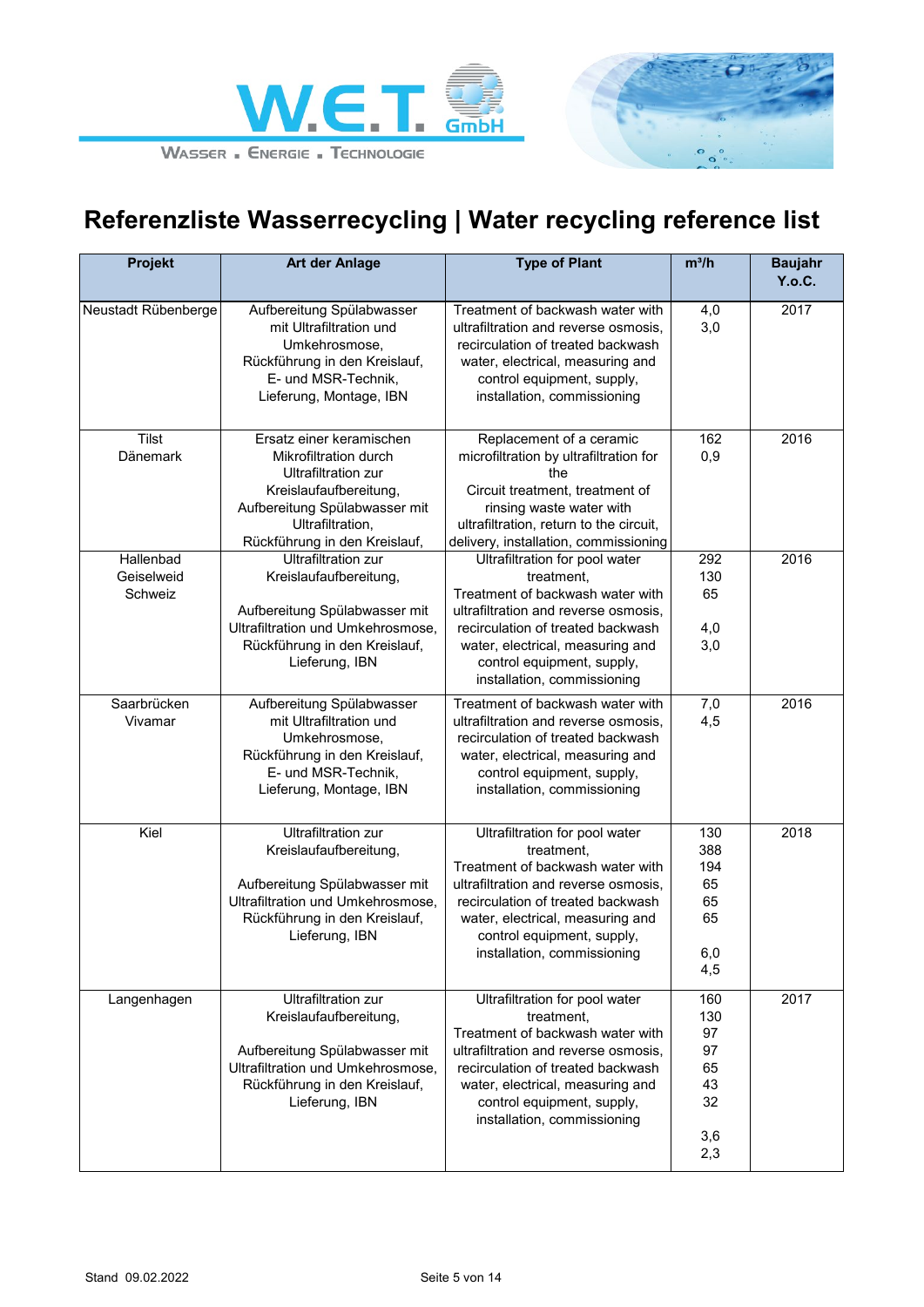



| Projekt                           | <b>Art der Anlage</b>                                                                                                                                                         | <b>Type of Plant</b>                                                                                                                                                                                                                                           | $m^3/h$         | <b>Baujahr</b><br>Y.o.C. |
|-----------------------------------|-------------------------------------------------------------------------------------------------------------------------------------------------------------------------------|----------------------------------------------------------------------------------------------------------------------------------------------------------------------------------------------------------------------------------------------------------------|-----------------|--------------------------|
| München<br>Förderzentrum Laim     | <b>Ultrafiltration zur</b><br>Kreislaufaufbereitung,<br>Aufbereitung Spülabwasser mit<br>Ultrafiltration und Umkehrosmose.<br>Rückführung in den Kreislauf,<br>Lieferung, IBN | Ultrafiltration for pool water<br>treatment,<br>Treatment of backwash water with<br>ultrafiltration and reverse osmosis,<br>recirculation of treated backwash<br>water, electrical, measuring and<br>control equipment, supply,<br>installation, commissioning | 80<br>0,9       | 2017                     |
| Hof/S<br>HofBad                   | Ersatz Beton-Ozon-Filter<br>(Kombiblock) durch Ultrafiltration<br>zur<br>Kreislaufaufbereitung,<br>E- und MSR-Technik<br>Lieferung, Montage, IBN                              | Replacement of concrete, ozone<br>filter (Kombiblock) by ultrafiltration<br>for circuit treatment, electrical and<br>instrumentation and control<br>technology, delivery, installation,<br>commissioning                                                       | 221<br>4,0      | 2015                     |
| Hallenbad Konz                    | Aufbereitung Spülabwasser<br>mit Ultrafiltration und<br>Umkehrosmose,<br>Rückführung in den Kreislauf,<br>E- und MSR-Technik,<br>Lieferung, Montage, IBN                      | Treatment of backwash water with<br>ultrafiltration and reverse osmosis,<br>recirculation of treated backwash<br>water, electrical, measuring and<br>control equipment, supply,<br>installation, commissioning                                                 | 3,0<br>2,2      | 2015                     |
| Säter<br>Schweden                 | Aufbereitung Spülabwasser<br>mit Ultrafiltration und Aktivkohle<br>Rückführung in den Kreislauf,<br>Lieferung, IBN                                                            | Treatment of backwash water with<br>ultrafiltration ans activated carbon,<br>recirculation into the cycle,<br>electrical, measuring and control<br>equipment, supply, commissioning                                                                            | 0,9             | 2015                     |
| <b>Eksjoe Simhall</b><br>Schweden | <b>Ultrafiltration zur</b><br>Kreislaufaufbereitung,<br>Aufbereitung Spülabwasser mit<br><b>Ultrafiltration und</b><br>Rückführung in den Kreislauf,<br>Lieferung             | Ultrafiltration for pool water<br>treatment.<br>backwash water with ultrafiltration,<br>recirculation into the pool cycle,<br>electrical, measuring and control<br>equipment, supply                                                                           | 43<br>97<br>0,9 | 2015                     |
| Lindesberg<br>Schweden            | Aufbereitung Spülabwasser<br>mit Ultrafiltration und Aktivkohle<br>Rückführung in den Kreislauf,<br>Lieferung, IBN                                                            | Treatment of backwash water with<br>ultrafiltration ans activated carbon,<br>recirculation into the cycle,<br>electrical, measuring and control<br>equipment, supply, commissioning                                                                            | 3,2             | 2015                     |
| Umeå Badhus<br>Schweden           | Aufbereitung Spülabwasser<br>mit Ultrafiltration und Aktivkohle<br>Rückführung in den Kreislauf,<br>Lieferung, IBN                                                            | Treatment of backwash water with<br>ultrafiltration ans activated carbon,<br>recirculation into the cycle,<br>electrical, measuring and control<br>equipment, supply, commissioning                                                                            | 3,2             | 2015                     |
| <b>Berlin</b><br>Spandau          | Aufbereitung Spülabwasser<br>mit Ultrafiltration und<br>Umkehrosmose.<br>Rückführung in den Kreislauf,<br>E- und MSR-Technik,<br>Lieferung, Montage, IBN                      | Treatment of backwash water with<br>ultrafiltration and reverse osmosis.<br>recirculation of treated backwash<br>water, electrical, measuring and<br>control equipment, supply,<br>installation, commissioning                                                 | 2,1<br>1,6      | 2015                     |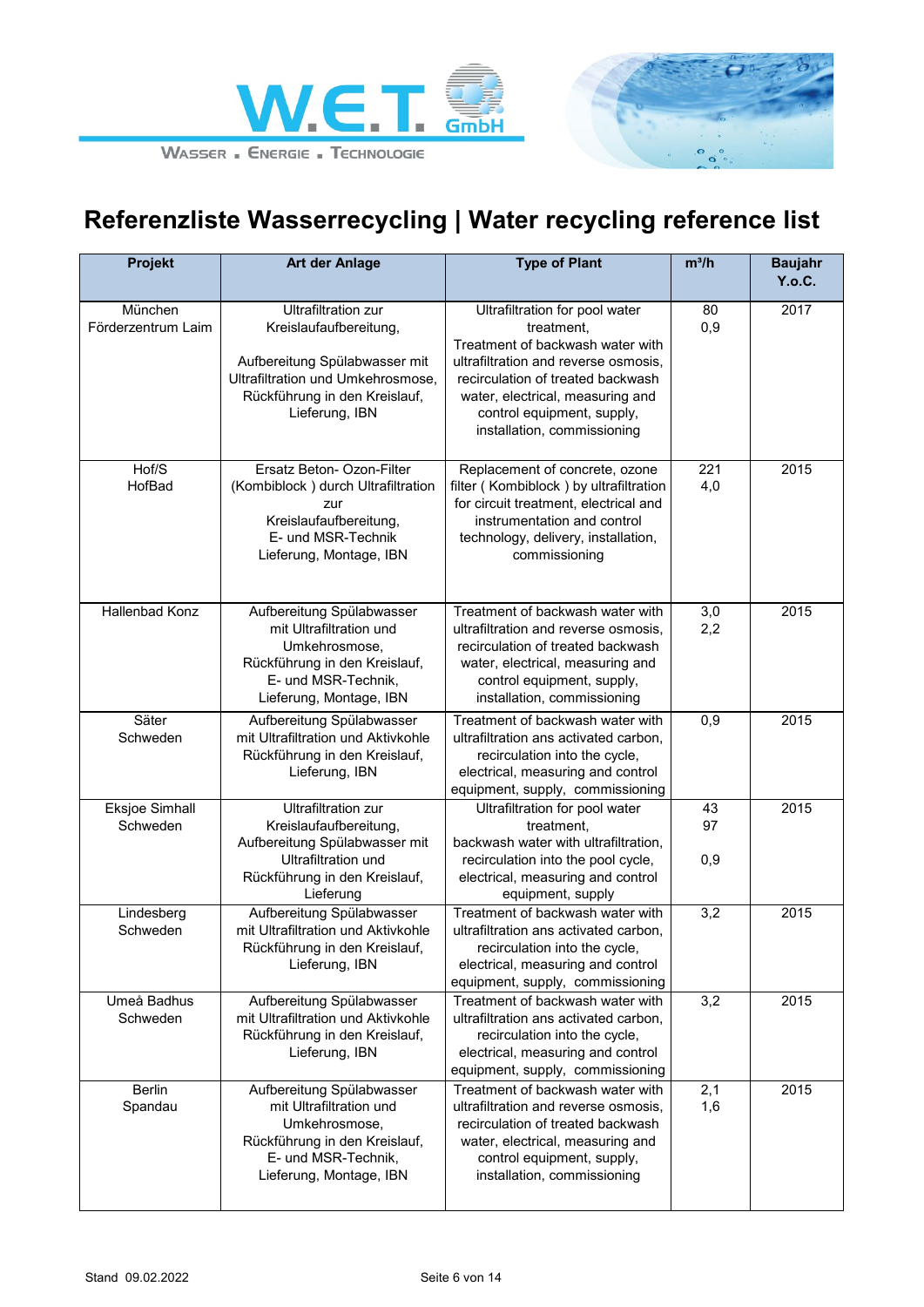



| Projekt                             | <b>Art der Anlage</b>                                                                                                                         | <b>Type of Plant</b>                                                                                                                                                                | $m^3/h$          | <b>Baujahr</b><br>Y.o.C. |
|-------------------------------------|-----------------------------------------------------------------------------------------------------------------------------------------------|-------------------------------------------------------------------------------------------------------------------------------------------------------------------------------------|------------------|--------------------------|
| Eskilstuna<br>Schweden              | Aufbereitung Spülabwasser<br>mit Ultrafiltration und Aktivkohle<br>Rückführung in den Kreislauf,<br>Lieferung, IBN                            | Treatment of backwash water with<br>ultrafiltration ans activated carbon,<br>recirculation into the cycle,<br>electrical, measuring and control<br>equipment, supply, commissioning | $\overline{3,2}$ | 2015                     |
| Experium Saelen<br>Schweden         | Aufbereitung Spülabwasser<br>mit Ultrafiltration und Aktivkohle<br>Rückführung in den Kreislauf,<br>Lieferung, IBN                            | Treatment of backwash water with<br>ultrafiltration ans activated carbon,<br>recirculation into the cycle,<br>electrical, measuring and control<br>equipment, supply, commissioning | 1,8              | 2015                     |
| Gävle<br>Schweden                   | Aufbereitung Spülabwasser<br>mit Ultrafiltration und Aktivkohle<br>Rückführung in den Kreislauf,<br>Lieferung, IBN                            | Treatment of backwash water with<br>ultrafiltration ans activated carbon.<br>recirculation into the cycle,<br>electrical, measuring and control<br>equipment, supply, commissioning | 1,8              | 2015                     |
| Bad Staffelstein,<br>Obermaintherme | Sanierung<br>Spülabwasseraufbereitung für Sole<br>und Umbau Thermalsoleförderung                                                              | Renovation rinsing water treatemt<br>of brine and reconstruction of<br>thermal natural brine extraction                                                                             | 20               | 2014                     |
| Naestved<br>Dänemark                | Aufbereitung Spülabwasser<br>mit Ultrafiltration und Aktivkohle<br>Rückführung in den Kreislauf,<br>Lieferung, IBN                            | Treatment of backwash water with<br>ultrafiltration ans activated carbon.<br>recirculation into the cycle,<br>electrical, measuring and control<br>equipment, supply, commissioning | 0,9<br>0,9       | 2014                     |
| Sundbyberg<br>Schweden              | Aufbereitung Spülabwasser<br>mit Ultrafiltration und Aktivkohle<br>Rückführung in den Kreislauf,<br>Lieferung, IBN                            | Treatment of backwash water with<br>ultrafiltration ans activated carbon,<br>recirculation into the cycle,<br>electrical, measuring and control<br>equipment, supply, commissioning | 0,9              | 2014                     |
| Oslo<br>Norwegen                    | <b>Ultrafiltration zur</b><br>Kreislaufaufbereitung,<br>Aufbereitung Spülabwasser mit<br>Ultrafiltration und<br>Rückführung in den Kreislauf, | Ultrafiltration for pool water<br>treatment.<br>backwash water with ultrafiltration,<br>recirculation into the pool cycle,<br>electrical, measuring and control                     | 43<br>162<br>1,5 | 2015                     |
| Döbeln<br>Stadtbad                  | Lieferung<br>Aufbereitung Spülabwasser<br>mit Ultrafiltration und<br>Umkehrosmose,<br>Rückführung in den Kreislauf,                           | equipment, supply<br>Treatment of backwash water with<br>ultrafiltration and reverse osmosis,<br>recirculation of treated backwash<br>water, electrical, measuring and              | 3,0<br>2,2       | 2014                     |
| Sportbad                            | E- und MSR-Technik,<br>Lieferung, Montage, IBN<br>Aufbereitung Spülabwasser                                                                   | control equipment, supply,<br>installation, commissioning<br>Treatment of backwash water with                                                                                       | 3,0              | 2013                     |
| Wil Bergholz<br>Schweiz             | mit Ultrafiltration und<br>Umkehrosmose,<br>Rückführung in den Kreislauf,<br>E- und MSR-Technik,<br>Lieferung, Montage, IBN                   | ultrafiltration and reverse osmosis,<br>recirculation of treated backwash<br>water, electrical, measuring and<br>control equipment, supply,<br>installation, commissioning          | 2,2              |                          |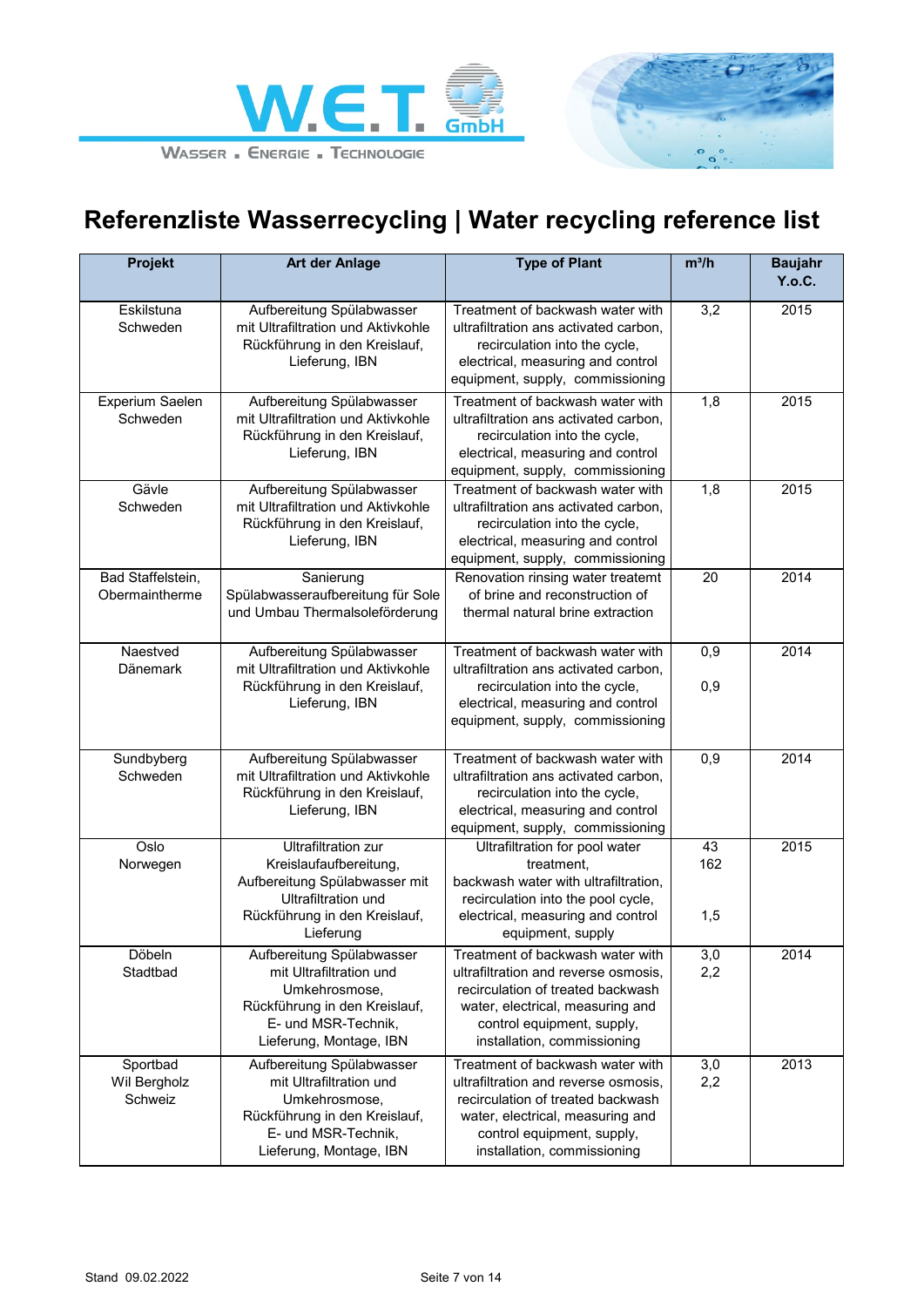



| <b>Projekt</b>                             | <b>Art der Anlage</b>                                                                                                                                             | <b>Type of Plant</b>                                                                                                                                                                                           | $m^3/h$    | <b>Baujahr</b><br>Y.o.C. |
|--------------------------------------------|-------------------------------------------------------------------------------------------------------------------------------------------------------------------|----------------------------------------------------------------------------------------------------------------------------------------------------------------------------------------------------------------|------------|--------------------------|
| Knivsta<br>Schweden                        | <b>Ultrafiltration zur</b><br>Kreislaufaufbereitung,<br>Aufbereitung Spülabwasser mit<br><b>Ultrafiltration und</b><br>Rückführung in den Kreislauf,<br>Lieferung | Ultrafiltration for pool water<br>treatment,<br>backwash water with ultrafiltration,<br>recirculation into the pool cycle,<br>electrical, measuring and control<br>equipment, supply                           | 130<br>0,9 | 2013                     |
| Västeras Kokpunkten<br>Schweden            | Aufbereitung Spülabwasser<br>mit Ultrafiltration und Aktivkohle<br>Rückführung in den Kreislauf,<br>Lieferung, IBN                                                | Treatment of backwash water with<br>ultrafiltration ans activated carbon,<br>recirculation into the cycle,<br>electrical, measuring and control<br>equipment, supply, commissioning                            | 1,6        | 2013                     |
| Ystad<br>Schweden                          | Aufbereitung Spülabwasser<br>mit Ultrafiltration und Aktivkohle<br>Rückführung in den Kreislauf,<br>Lieferung, IBN                                                | Treatment of backwash water with<br>ultrafiltration ans activated carbon,<br>recirculation into the cycle,<br>electrical, measuring and control<br>equipment, supply, commissioning                            | 1,2        | 2014                     |
| Kombibad<br>Lippstadt                      | Aufbereitung Spülabwasser<br>mit Ultrafiltration und<br>Umkehrosmose.<br>Rückführung in den Kreislauf,<br>E- und MSR-Technik,<br>Lieferung, Montage, IBN          | Treatment of backwash water with<br>ultrafiltration and reverse osmosis,<br>recirculation of treated backwash<br>water, electrical, measuring and<br>control equipment, supply,<br>installation, commissioning | 2,5<br>1,6 | 2013                     |
| Zwembad<br>Kelmis<br>Belgien               | Aufbereitung Spülabwasser<br>mit Ultrafiltration und<br>Umkehrosmose,<br>Rückführung in den Kreislauf,<br>E- und MSR-Technik,<br>Lieferung, Montage, IBN          | Treatment of backwash water with<br>ultrafiltration and reverse osmosis,<br>recirculation of treated backwash<br>water, electrical, measuring and<br>control equipment, supply,<br>installation, commissioning | 1,0<br>0,7 | 2013                     |
| Schwimmbad<br>Pößneck                      | Aufbereitung Spülabwasser<br>mit Ultrafiltration und<br>Umkehrosmose,<br>Rückführung in den Kreislauf,<br>E- und MSR-Technik,<br>Lieferung, Montage, IBN          | Treatment of backwash water with<br>ultrafiltration and reverse osmosis,<br>recirculation of treated backwash<br>water, electrical, measuring and<br>control equipment, supply,<br>installation, commissioning | 1,0<br>0,7 | 2013                     |
| <b>Staatliche Realschule</b><br>Ochsenfurt | Aufbereitung Spülabwasser<br>mit Ultrafiltration und<br>Umkehrosmose,<br>Rückführung in den Kreislauf,<br>E- und MSR-Technik,<br>Lieferung, Montage, IBN          | Treatment of backwash water with<br>ultrafiltration and reverse osmosis,<br>recirculation of treated backwash<br>water, electrical, measuring and<br>control equipment, supply,<br>installation, commissioning | 1,0<br>0,7 | 2015                     |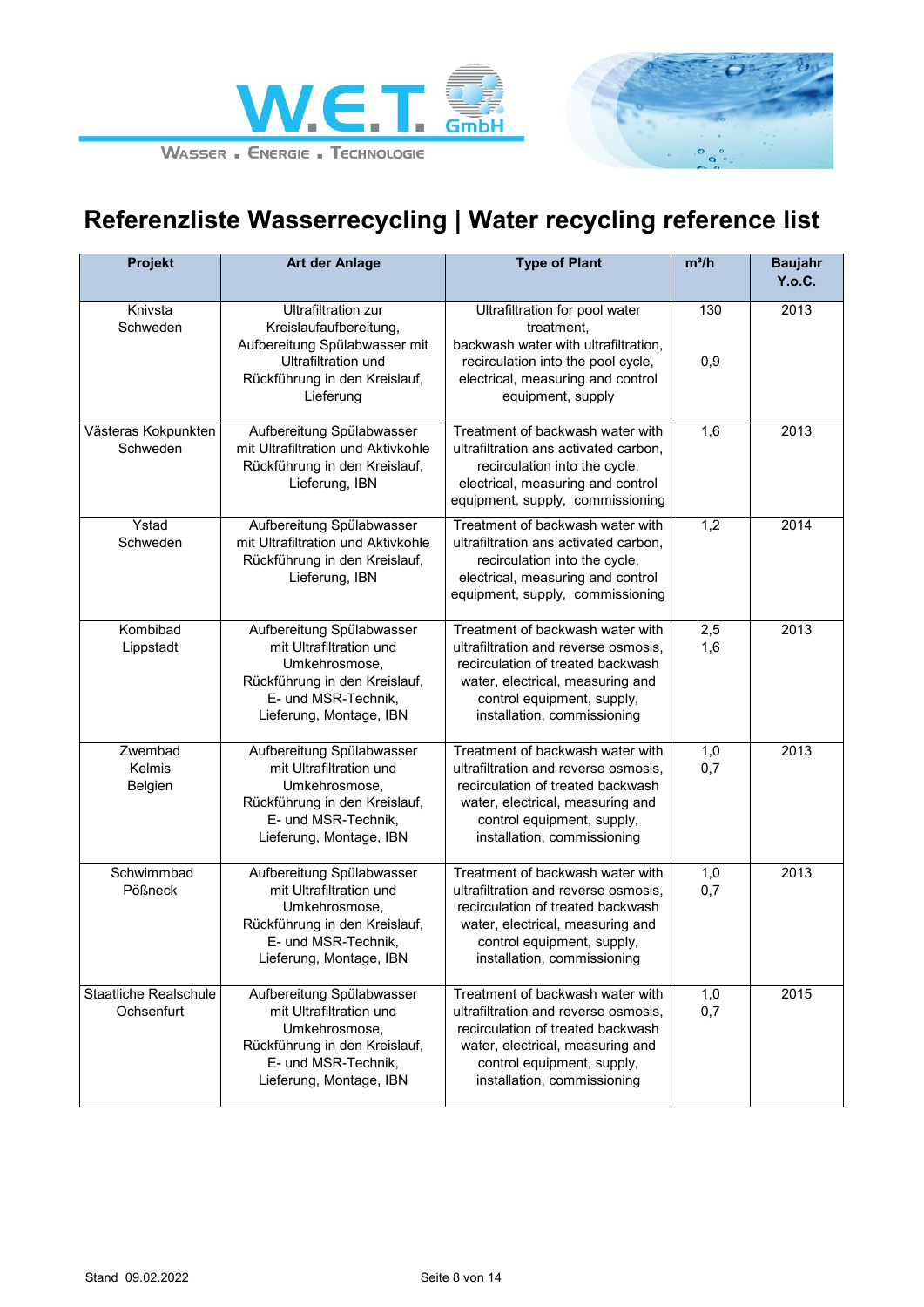



| <b>Projekt</b>                                     | <b>Art der Anlage</b>                                                                                                                                                         | <b>Type of Plant</b>                                                                                                                                                                                                                                           | $m^3/h$                       | <b>Baujahr</b><br>Y.o.C. |
|----------------------------------------------------|-------------------------------------------------------------------------------------------------------------------------------------------------------------------------------|----------------------------------------------------------------------------------------------------------------------------------------------------------------------------------------------------------------------------------------------------------------|-------------------------------|--------------------------|
| Rohräcker-<br>schule<br>Esslingen                  | <b>Ultrafiltration zur</b><br>Kreislaufaufbereitung,<br>Aufbereitung Spülabwasser mit<br>Ultrafiltration und Umkehrosmose,<br>Rückführung in den Kreislauf,<br>Lieferung, IBN | Ultrafiltration for pool water<br>treatment,<br>Treatment of backwash water with<br>ultrafiltration and reverse osmosis,<br>recirculation of treated backwash<br>water, electrical, measuring and<br>control equipment, supply,<br>installation, commissioning | 65<br>65<br>1,2<br>0,8        | 2013                     |
| Kristiansand<br>Norwegen                           | Aufbereitung Spülabwasser<br>mit Ultrafiltration und Aktivkohle<br>Rückführung in den Kreislauf,<br>Lieferung, IBN                                                            | Treatment of backwash water with<br>ultrafiltration ans activated carbon,<br>recirculation into the cycle,<br>electrical, measuring and control<br>equipment, supply, commissioning                                                                            | 3,4                           | 2013                     |
| <b>Triple Towers</b><br>Göteburg<br>Schweden       | <b>Ultrafiltration zur</b><br>Kreislaufaufbereitung,<br>Aufbereitung Spülabwasser mit<br>Ultrafiltration und<br>Rückführung in den Kreislauf,<br>Lieferung                    | Ultrafiltration for pool water<br>treatment.<br>backwash water with ultrafiltration,<br>recirculation into the pool cycle,<br>electrical, measuring and control<br>equipment, supply                                                                           | 54<br>10<br>1,0               | 2012                     |
| Stadtbad Gotha                                     | <b>Ultrafiltration zur</b><br>Kreislaufaufbereitung,<br>Aufbereitung Spülabwasser mit<br>Ultrafiltration und Umkehrosmose,<br>Rückführung in den Kreislauf,<br>Lieferung, IBN | Ultrafiltration for pool water<br>treatment,<br>Treatment of backwash water with<br>ultrafiltration and reverse osmosis,<br>recirculation of treated backwash<br>water, electrical, measuring and<br>control equipment, supply,<br>installation, commissioning | 120<br>90<br>60<br>1,2<br>0,8 | 2014                     |
| Aufham Staufenbad                                  | <b>Ultrafiltration zur</b><br>Kreislaufaufbereitung,<br>Aufbereitung Spülabwasser mit<br>Ultrafiltration,<br>Rückführung in den Kreislauf,<br>Lieferung, IBN                  | Ultrafiltration for pool water<br>treatment.<br>Treatment of backwash water with<br>ultrafiltration, recirculation of treated<br>backwash water, electrical,<br>measuring and control equipment,<br>supply, installation, commissioning                        | 292<br>2,8                    | 2012                     |
| Farsta Sim- &<br>Idrottshall<br>Farsta<br>Schweden | Aufbereitung Spülabwasser<br>mit Ultrafiltration und Aktivkohle<br>Rückführung in den Kreislauf,<br>Lieferung, IBN                                                            | Treatment of backwash water with<br>ultrafiltration ans activated carbon,<br>recirculation into the cycle,<br>electrical, measuring and control<br>equipment, supply, commissioning                                                                            | 2,2                           | 2011                     |
| Staatl. Realschule<br>Riedenburg                   | <b>Ultrafiltration zur</b><br>Kreislaufaufbereitung,<br>Aufbereitung Spülabwasser mit<br>Ultrafiltration und Umkehrosmose,<br>Rückführung in den Kreislauf,<br>Lieferung, IBN | Ultrafiltration for pool water<br>treatment,<br>Treatment of backwash water with<br>ultrafiltration and reverse osmosis,<br>recirculation of treated backwash<br>water, electrical, measuring and<br>control equipment, supply,<br>installation, commissioning | 60<br>27<br>1,0<br>0,7        | 2012                     |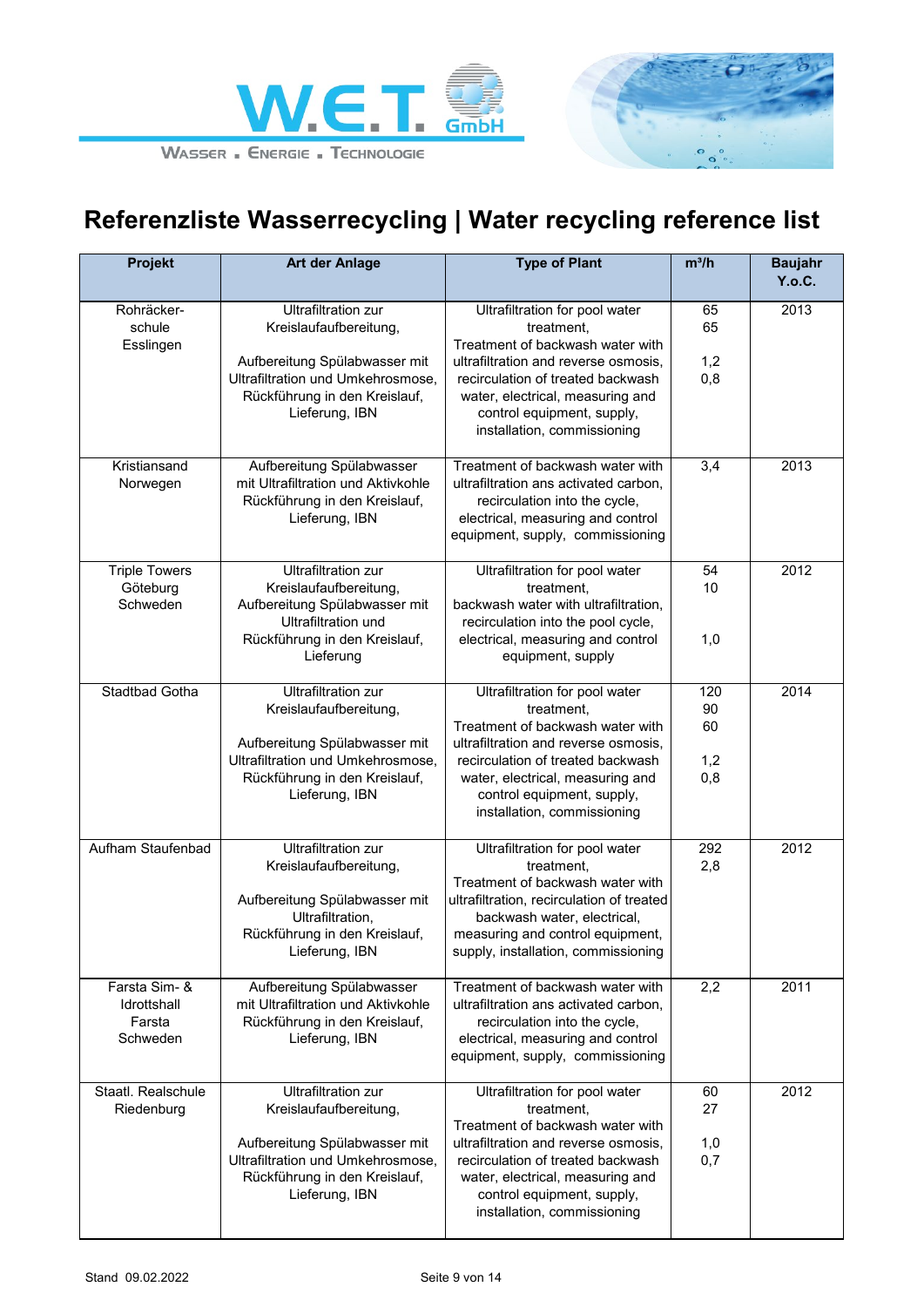



| <b>Projekt</b>                            | <b>Art der Anlage</b>                                                                                                                                                         | <b>Type of Plant</b>                                                                                                                                                                                                                                           | $m^3/h$                                     | <b>Baujahr</b><br>Y.o.C. |
|-------------------------------------------|-------------------------------------------------------------------------------------------------------------------------------------------------------------------------------|----------------------------------------------------------------------------------------------------------------------------------------------------------------------------------------------------------------------------------------------------------------|---------------------------------------------|--------------------------|
| "fresh open" Frechen                      | Aufbereitung Spülabwasser<br>mit Ultrafiltration und<br>Umkehrosmose,<br>Rückführung in den Kreislauf,<br>E- und MSR-Technik,<br>Lieferung, Montage, IBN                      | Treatment of backwash water with<br>ultrafiltration and reverse osmosis.<br>recirculation of treated backwash<br>water, electrical, measuring and<br>control equipment, supply,<br>installation, commissioning                                                 | 1,5<br>1,1                                  | 2011                     |
| <b>Holiday Club</b><br>Saimaa<br>Finnland | <b>Ultrafiltration zur</b><br>Kreislaufaufbereitung,<br>Aufbereitung Spülabwasser mit<br>Ultrafiltration und Umkehrosmose,<br>Rückführung in den Kreislauf, IBN               | Ultrafiltration for pool water<br>treatment,<br>Treatment of backwash water with<br>ultrafiltration and reverse osmosis,<br>recirculation of treated backwash<br>water, electrical, measuring and<br>control equipment, supply,<br>commissioning               | 292<br>27<br>1,3<br>0,9                     | 2011                     |
| <b>Freizeitbad Gifhorn</b>                | Aufbereitung Spülabwasser<br>mit Ultrafiltration und<br>Umkehrosmose.<br>Rückführung in den Kreislauf,<br>E- und MSR-Technik,<br>Lieferung, Montage, IBN                      | Treatment of backwash water with<br>ultrafiltration and reverse osmosis,<br>recirculation of treated backwash<br>water, electrical, measuring and<br>control equipment, supply,<br>installation, commissioning                                                 | 3,0<br>2,2                                  | 2011                     |
| <b>Bambados Bamberg</b>                   | <b>Ultrafiltration zur</b><br>Kreislaufaufbereitung,<br>Aufbereitung Spülabwasser mit<br>Ultrafiltration und Umkehrosmose,<br>Rückführung in den Kreislauf,<br>Lieferung, IBN | Ultrafiltration for pool water<br>treatment,<br>Treatment of backwash water with<br>ultrafiltration and reverse osmosis,<br>recirculation of treated backwash<br>water, electrical, measuring and<br>control equipment, supply,<br>installation, commissioning | 231<br>215<br>100<br>90<br>54<br>4,0<br>3,0 | 2011                     |
| Rottalterme Bad<br><b>Birnbach</b>        | <b>Ultrafiltration zur</b><br>Kreislaufaufbereitung<br>mit Sole 12 %,<br>Aufbereitung Spülabwasser mit<br>Ultrafiltration,<br>Rückführung in den Kreislauf,<br>Lieferung, IBN | Ultrafiltration for pool water<br>treatment for brine 12 %,<br>Treatment of backwash water with<br>ultrafiltration, recirculation of treated<br>backwash water, electrical,<br>measuring and control equipment,<br>supply, installation, commissioning         | 36<br>1,0                                   | 2010                     |
| <b>Stadtbad Chemnitz</b>                  | Aufbereitung Spülabwasser<br>mit Ultrafiltration und<br>Umkehrosmose,<br>Rückführung in den Kreislauf,<br>E- und MSR-Technik,<br>Lieferung, Montage, IBN                      | Treatment of backwash water with<br>ultrafiltration and reverse osmosis,<br>recirculation of treated backwash<br>water, electrical, measuring and<br>control equipment, supply,<br>installation, commissioning                                                 | 2,2<br>1,6                                  | 2010                     |
| Himlabadet<br>Sundsvall Schweden          | Aufbereitung Spülabwasser<br>mit Ultrafiltration und Aktivkohle<br>Rückführung in den Kreislauf,<br>Lieferung, IBN                                                            | Treatment of backwash water with<br>ultrafiltration ans activated carbon,<br>recirculation into the cycle,<br>electrical, measuring and control<br>equipment, supply, commissioning                                                                            | 2,2                                         | 2010                     |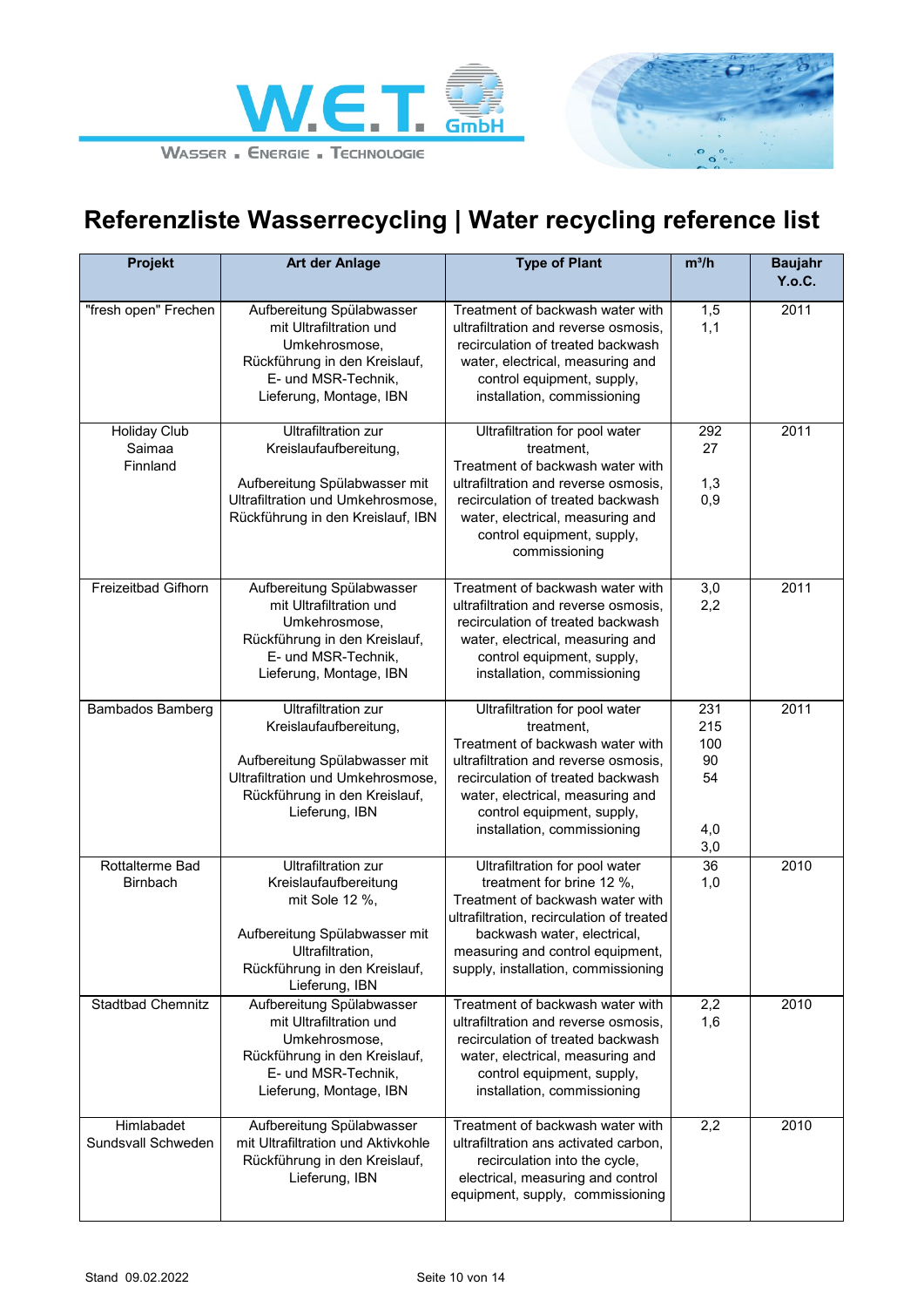



| Projekt                                | Art der Anlage                                                                                                                                                                | <b>Type of Plant</b>                                                                                                                                                                                                                                           | $m^3/h$                                              | <b>Baujahr</b><br><b>Y.o.C.</b> |
|----------------------------------------|-------------------------------------------------------------------------------------------------------------------------------------------------------------------------------|----------------------------------------------------------------------------------------------------------------------------------------------------------------------------------------------------------------------------------------------------------------|------------------------------------------------------|---------------------------------|
| Maserhallen<br>Borlänge Schweden       | Aufbereitung Spülabwasser<br>mit Ultrafiltration und Aktivkohle<br>Rückführung in den Kreislauf,<br>Lieferung, IBN                                                            | Treatment of backwash water with<br>ultrafiltration ans activated carbon,<br>recirculation into the cycle,<br>electrical, measuring and control<br>equipment, supply, commissioning                                                                            | 2,2                                                  | 2009                            |
| Ganzjahresbad<br>Forchheim             | <b>Ultrafiltration zur</b><br>Kreislaufaufbereitung,<br>Aufbereitung Spülabwasser mit<br>Ultrafiltration und Umkehrosmose,<br>Rückführung in den Kreislauf,<br>Lieferung, IBN | Ultrafiltration for pool water<br>treatment,<br>Treatment of backwash water with<br>ultrafiltration and reverse osmosis,<br>recirculation of treated backwash<br>water, electrical, measuring and<br>control equipment, supply,<br>installation, commissioning | 420<br>240<br>240<br>162<br>105<br>100<br>8,0<br>6,0 | 2010                            |
| Allerpark Wolfsburg                    | Sanierung der<br>Spülabwasseraufbereitung<br>mit Ultrafiltration und<br>Umkehrosmose,<br>Rückführung in den Kreislauf,<br>E- und MSR-Technik,<br>Lieferung, Montage IBN       | Rehabilitation of the treatment unit<br>of backwash water with<br>ultrafiltration and reverse osmosis,<br>recirculation into the cycle,<br>electrical, measuring and control<br>equipment, supply, installation,<br>commissioning                              | 10,0<br>8,0                                          | 2008                            |
| Rollibad<br>Haldensleben               | Aufbereitung Spülabwasser<br>mit Ultrafiltration und<br>Umkehrosmose,<br>Rückführung in den Kreislauf,<br>E- und MSR-Technik,<br>Lieferung, Montage, IBN                      | Treatment of backwash water with<br>ultrafiltration and reverse osmosis,<br>recirculation of treated backwash<br>water, electrical, measuring and<br>control equipment, supply,<br>installation, commissioning                                                 | 2,0<br>1,5                                           | 2008                            |
| Neustadt bei Coburg<br><b>Bademehr</b> | Aufbereitung Spülabwasser<br>mit Ultrafiltration und<br>Umkehrosmose.<br>Rückführung in den Kreislauf,<br>E- und MSR-Technik,<br>Lieferung, Montage, IBN                      | Treatment of backwash water with<br>ultrafiltration and reverse osmosis,<br>recirculation of treated backwash<br>water, electrical, measuring and<br>control equipment, supply,<br>installation, commissioning                                                 | 1,0<br>0,7                                           | 2008                            |
| Jumbo Park<br>Vantaa<br>Finnland       | Aufbereitung Spülabwasser<br>mit Ultrafiltration und<br>Umkehrosmose.<br>Rückführung in den Kreislauf,<br>E- und MSR-Technik,<br>Lieferung, IBN                               | Treatment of backwash water with<br>ultrafiltration and reverse osmosis,<br>recirculation of treated backwash<br>water, electrical, measuring and<br>control equipment, supply,<br>commissioning                                                               | 2,0<br>1,6                                           | 2008                            |
| Universität Leipzig                    | Aufbereitung Spülabwasser<br>mit Ultrafiltration und<br>Umkehrosmose.<br>Rückführung in den Kreislauf,<br>E- und MSR-Technik,<br>Lieferung, Montage, IBN                      | Treatment of backwash water with<br>ultrafiltration and reverse osmosis,<br>recirculation of treated backwash<br>water, electrical, measuring and<br>control equipment, supply,<br>installation, commissioning                                                 | 2,0<br>1,6                                           | 2007                            |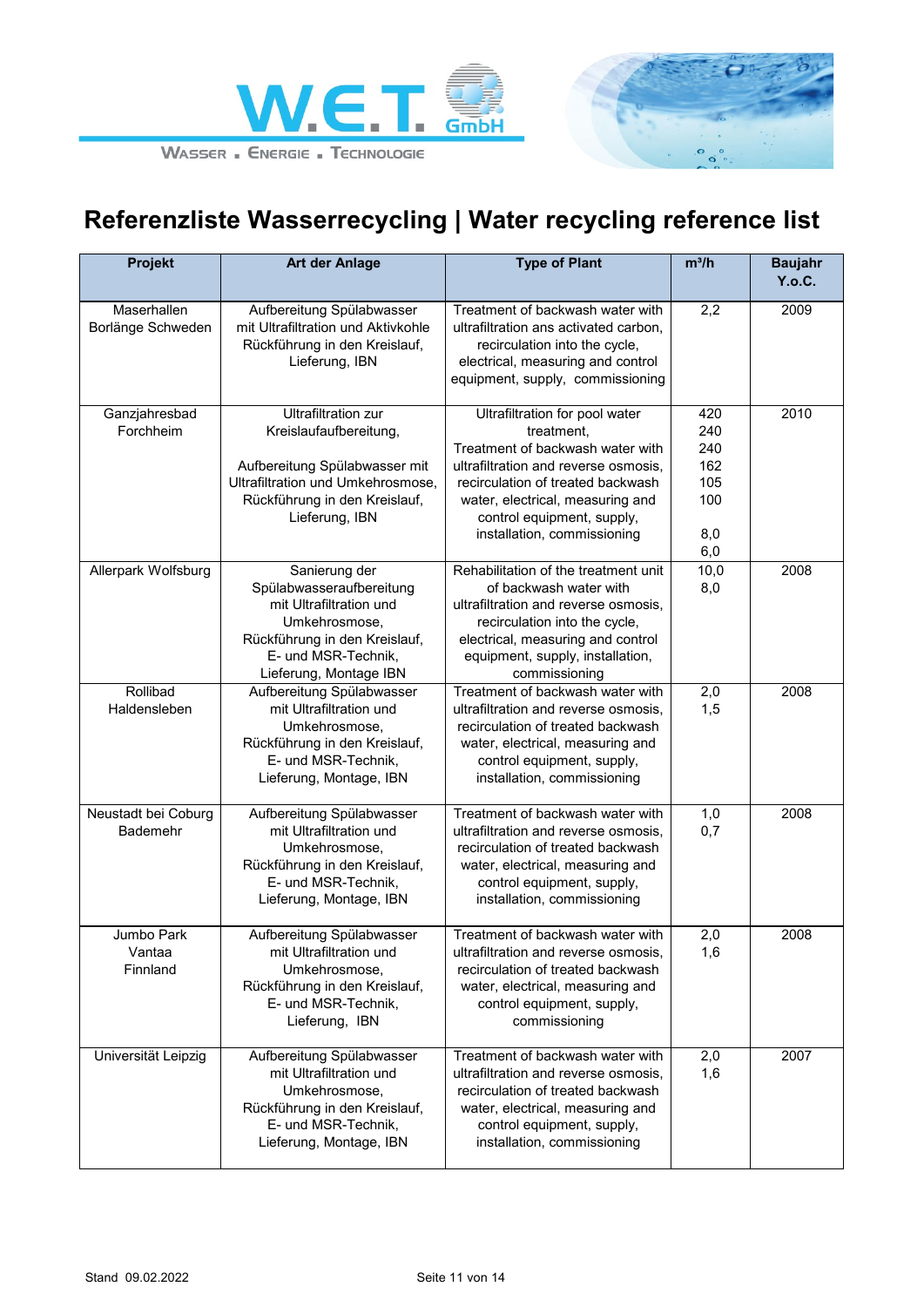



| Projekt                     | <b>Art der Anlage</b>                                                                                                                                                         | <b>Type of Plant</b>                                                                                                                                                                                                                                           | $m^3/h$                 | <b>Baujahr</b><br>Y.o.C. |
|-----------------------------|-------------------------------------------------------------------------------------------------------------------------------------------------------------------------------|----------------------------------------------------------------------------------------------------------------------------------------------------------------------------------------------------------------------------------------------------------------|-------------------------|--------------------------|
| Friedberg                   | <b>Ultrafiltration zur</b><br>Kreislaufaufbereitung,<br>Aufbereitung Spülabwasser mit<br>Ultrafiltration und Umkehrosmose,<br>Rückführung in den Kreislauf,<br>Lieferung, IBN | Ultrafiltration for pool water<br>treatment,<br>Treatment of backwash water with<br>ultrafiltration and reverse osmosis,<br>recirculation of treated backwash<br>water, electrical, measuring and<br>control equipment, supply,<br>installation, commissioning | 162<br>54<br>2,4<br>1,8 | 2007                     |
| Therme<br><b>Bad Steben</b> | <b>Ultrafiltration zur</b><br>Kreislaufaufbereitung,<br>Aufbereitung Spülabwasser mit<br>Ultrafiltration,<br>Rückführung in den Kreislauf,<br>Lieferung, IBN                  | Ultrafiltration for pool water<br>treatment,<br>Treatment of backwash water with<br>ultrafiltration, recirculation of treated<br>backwash water, electrical,<br>measuring and control equipment,<br>supply, installation, commissioning                        | 36<br>27<br>18<br>0,8   | 2008                     |
| Hallenbad Michelau          | <b>Ultrafiltration zur</b><br>Kreislaufaufbereitung,<br>E- und MSR-Technik<br>Lieferung, Montage, IBN                                                                         | Ultrafiltration for pool water<br>treatment, electrical, measuring and<br>control equipment, assembly,<br>commissioning                                                                                                                                        | 135                     | 2007                     |
| Badeland<br>Wilhelmshaven   | Aufbereitung Spülabwasser<br>mit Ultrafiltration und<br>Umkehrosmose,<br>Rückführung in den Kreislauf,<br>E- und MSR-Technik,<br>Lieferung, Montage, IBN                      | Treatment of backwash water with<br>ultrafiltration and reverse osmosis,<br>recirculation of treated backwash<br>water, electrical, measuring and<br>control equipment, supply,<br>installation, commissioning                                                 | 3,0<br>2,4              | 2007                     |
| Hallenbad Waghäusel         | <b>Ultrafiltration zur</b><br>Kreislaufaufbereitung,<br>Aufbereitung Spülabwasser mit<br>Ultrafiltration und Umkehrosmose,<br>Rückführung in den Kreislauf,<br>Lieferung, IBN | Ultrafiltration for pool water<br>treatment,<br>Treatment of backwash water with<br>ultrafiltration and reverse osmosis.<br>recirculation of treated backwash<br>water, electrical, measuring and<br>control equipment, supply,<br>installation, commissioning | 135<br>1,2<br>0,9       | 2007                     |
| Bulabana Naumburg           | Aufbereitung Spülabwasser<br>mit Ultrafiltration und<br>bauseitiger Umkehrosmose,<br>Rückführung in den Kreislauf,<br>E- und MSR-Technik,<br>Lieferung, Montage IBN           | Treatment of backwash water with<br>ultrafiltration and client-side reverse<br>osmosis, recirculation into the<br>cycle, electrical, measuring and<br>control equipment, supply,<br>installation, commissioning                                                | 4,0                     | 2007                     |
| Allwetterbad Ratingen       | Aufbereitung Spülabwasser<br>mit Ultrafiltration und<br>Umkehrosmose,<br>Rückführung in den Kreislauf,<br>E- und MSR-Technik,<br>Lieferung, Montage, IBN                      | Treatment of backwash water with<br>ultrafiltration and reverse osmosis,<br>recirculation of treated backwash<br>water, electrical, measuring and<br>control equipment, supply,<br>installation, commissioning                                                 | 2,5<br>2,0              | 2006                     |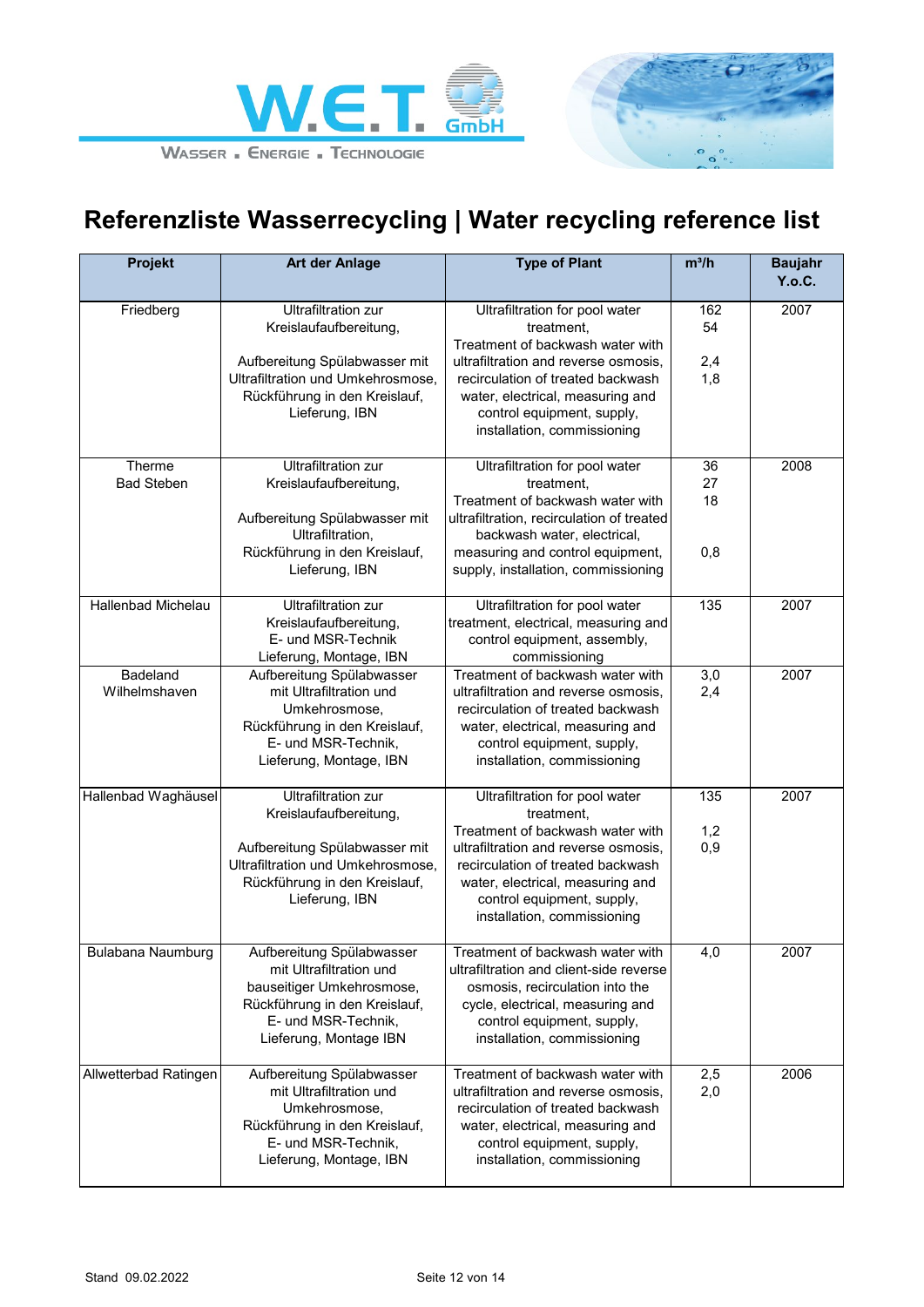



| <b>Projekt</b>                                 | <b>Art der Anlage</b>                                                                                                                                                                           | <b>Type of Plant</b>                                                                                                                                                                                                                                           | $m^3/h$                       | <b>Baujahr</b><br>Y.o.C. |
|------------------------------------------------|-------------------------------------------------------------------------------------------------------------------------------------------------------------------------------------------------|----------------------------------------------------------------------------------------------------------------------------------------------------------------------------------------------------------------------------------------------------------------|-------------------------------|--------------------------|
| Atlantis Annaberg-<br><b>Buchholz</b>          | Aufbereitung Spülabwasser<br>mit Ultrafiltration und<br>Umkehrosmose,<br>Rückführung in den Kreislauf,<br>E- und MSR-Technik,<br>Lieferung, Montage, IBN                                        | Treatment of backwash water with<br>ultrafiltration and reverse osmosis,<br>recirculation of treated backwash<br>water, electrical, measuring and<br>control equipment, supply,<br>installation, commissioning                                                 | 2,0<br>1,6                    | 2006                     |
| Nordostbad Nürnberg                            | <b>Ultrafiltration zur</b><br>Kreislaufaufbereitung,<br>Aufbereitung Spülabwasser mit<br>Ultrafiltration und Umkehrosmose,<br>Rückführung in den Kreislauf,<br>Lieferung, IBN                   | Ultrafiltration for pool water<br>treatment,<br>Treatment of backwash water with<br>ultrafiltration and reverse osmosis.<br>recirculation of treated backwash<br>water, electrical, measuring and<br>control equipment, supply,<br>installation, commissioning | 108<br>72<br>72<br>2,0<br>1,6 | 2005                     |
| Dortmund<br>Südbad                             | Aufbereitung Spülabwasser<br>mit Ultrafiltration und<br>Umkehrosmose,<br>Rückführung in den Kreislauf,<br>E- und MSR-Technik,<br>Lieferung, Montage, IBN                                        | Treatment of backwash water with<br>ultrafiltration and reverse osmosis.<br>recirculation of treated backwash<br>water, electrical, measuring and<br>control equipment, supply,<br>installation, commissioning                                                 | 2,0<br>1,6                    | 2007                     |
| Erkrath<br>Neanderbad                          | Aufbereitung Spülabwasser<br>mit Ultrafiltration und<br>Umkehrosmose,<br>Rückführung in den Kreislauf,<br>E- und MSR-Technik.<br>Lieferung, Montage, IBN                                        | Treatment of backwash water with<br>ultrafiltration and reverse osmosis,<br>recirculation of treated backwash<br>water, electrical, measuring and<br>control equipment, supply,<br>installation, commissioning                                                 | 2,0<br>1,6                    | 2006                     |
| Witten<br>Freizeitbad<br>Heveney               | Aufbereitung Spülabwasser<br>mit Ultrafiltration und<br>Umkehrosmose,<br>Rückführung in den Kreislauf,<br>E- und MSR-Technik,<br>Lieferung, Montage, IBN                                        | Treatment of backwash water with<br>ultrafiltration and reverse osmosis.<br>recirculation of treated backwash<br>water, electrical, measuring and<br>control equipment, supply,<br>installation, commissioning                                                 | 2,0<br>1,6                    | 2005                     |
| Juramare<br>Gunzenhausen                       | <b>Ultrafiltration zur</b><br>Kreislaufaufbereitung,<br>Aufbereitung Spülabwasser mit<br>Ultrafiltration,<br>Rückführung in den Kreislauf,<br>Lieferung, IBN                                    | Ultrafiltration for pool water<br>treatment,<br>Treatment of backwash water with<br>ultrafiltration, recirculation of treated<br>backwash water, electrical,<br>measuring and control equipment,<br>supply, installation, commissioning                        | 54<br>54<br>18<br>1,2         | 2005                     |
| Hotel*****<br><b>Four Seasons</b><br>Hong Kong | <b>Ultrafiltration zur</b><br>Kreislaufaufbereitung für<br>2 Vitality-Pools,<br>Schlammwasseraufbereitung<br>mit Ultrafiltration,<br>Salzlösebehälter,<br>E- und MSR-Technik,<br>Lieferung, IBN | Ultrafiltration for pool water<br>treatment for 2 vitality pools, sludge<br>water treatment with ultrafiltration,<br>saline dissolving tank, electrical,<br>measuring and control equipment;<br>supply, commissioning                                          | 54<br>1,0                     | 2005                     |